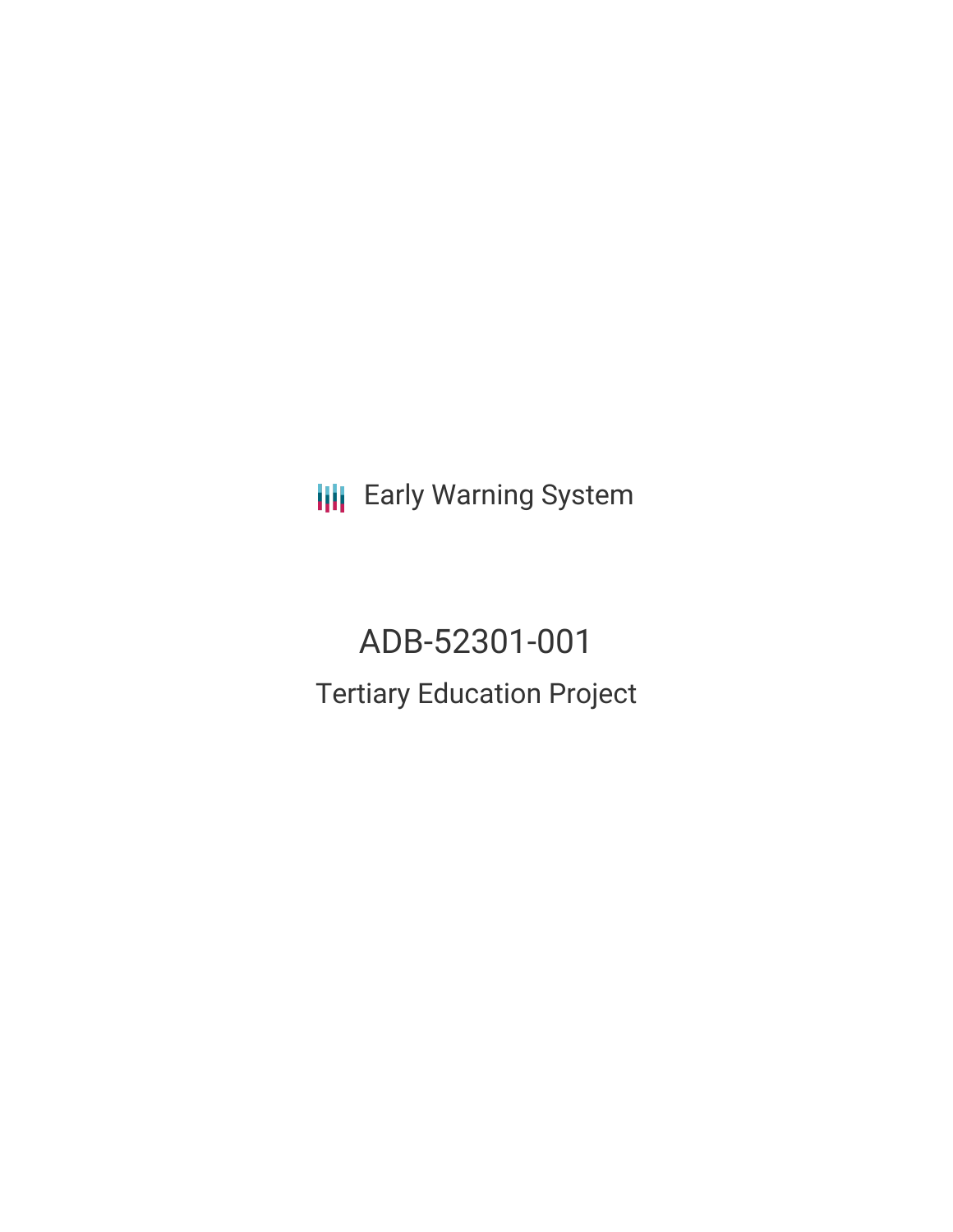

### **Quick Facts**

| <b>Countries</b>               | Indonesia, Philippines, Vietnam                    |
|--------------------------------|----------------------------------------------------|
| <b>Specific Location</b>       | Region-wide                                        |
| <b>Financial Institutions</b>  | Asian Development Bank (ADB)                       |
| <b>Status</b>                  | Approved                                           |
| <b>Bank Risk Rating</b>        | B                                                  |
| <b>Voting Date</b>             | 2019-04-08                                         |
| <b>Borrower</b>                | Phinma Education Holdings, Inc.                    |
| <b>Sectors</b>                 | Construction, Education and Health, Infrastructure |
| <b>Investment Type(s)</b>      | Equity                                             |
| <b>Investment Amount (USD)</b> | \$20.00 million                                    |
| <b>Project Cost (USD)</b>      | \$20.00 million                                    |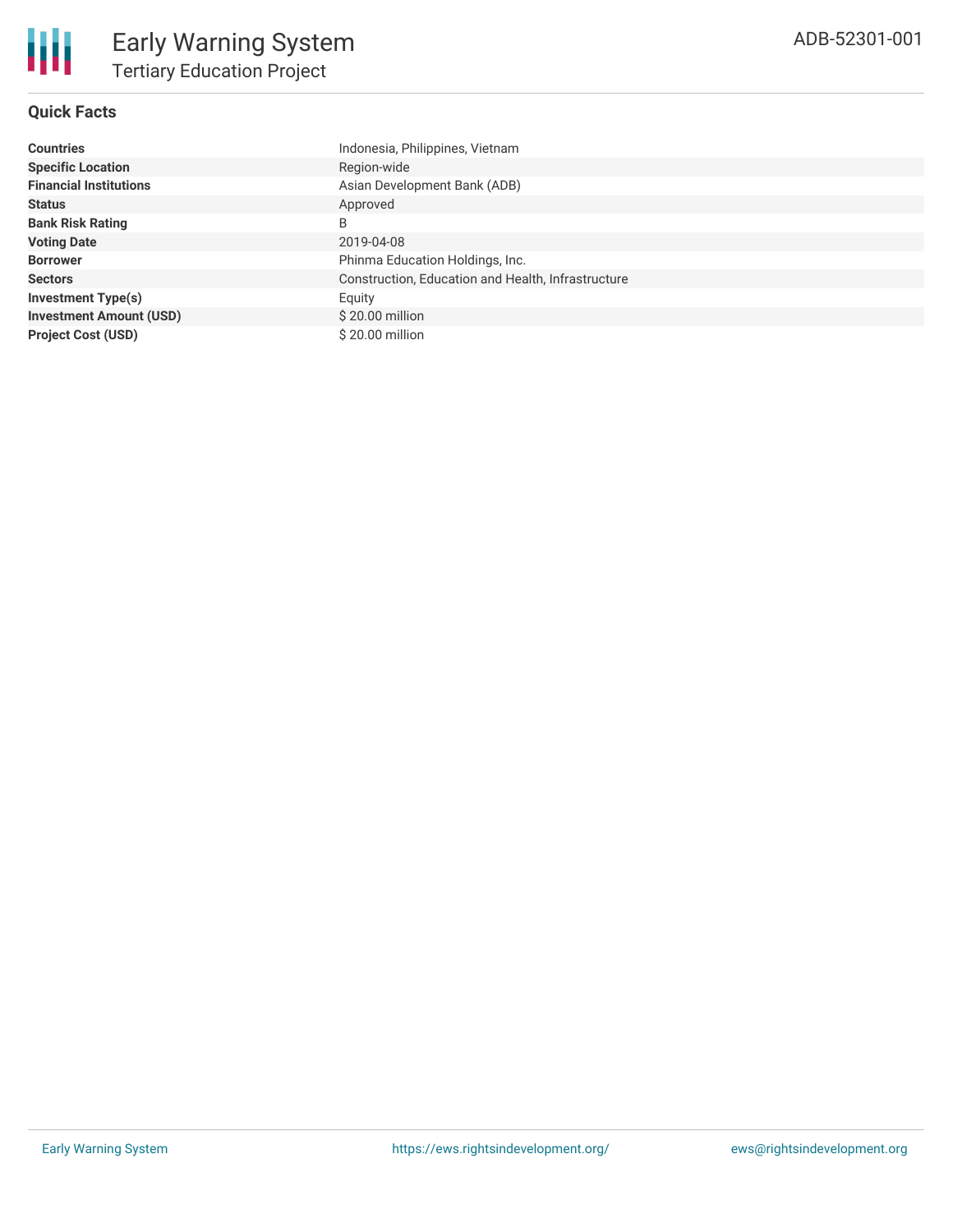

# **Project Description**

\*There is no further information being disclosed at this stage of the project\*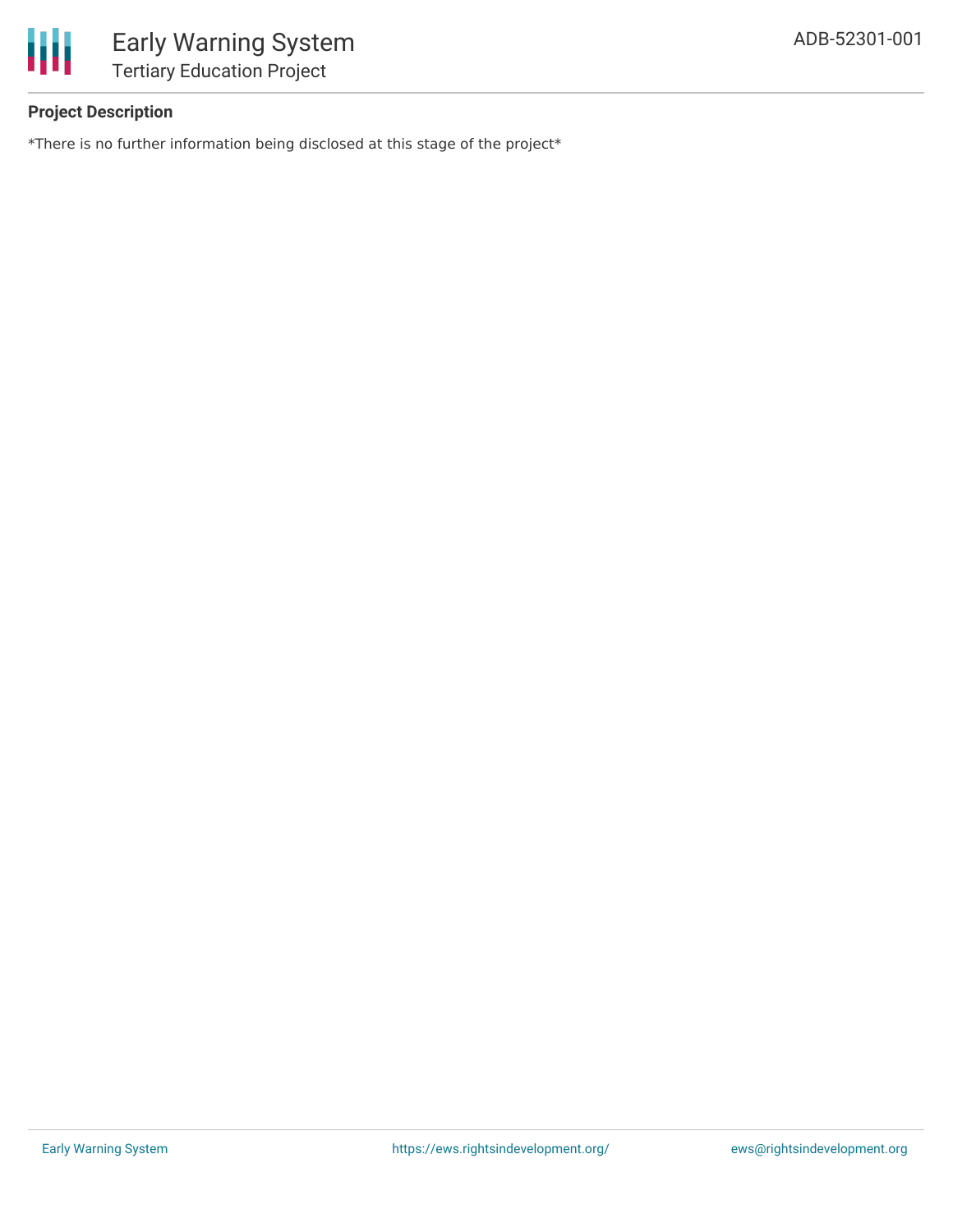## **Investment Description**

Asian Development Bank (ADB)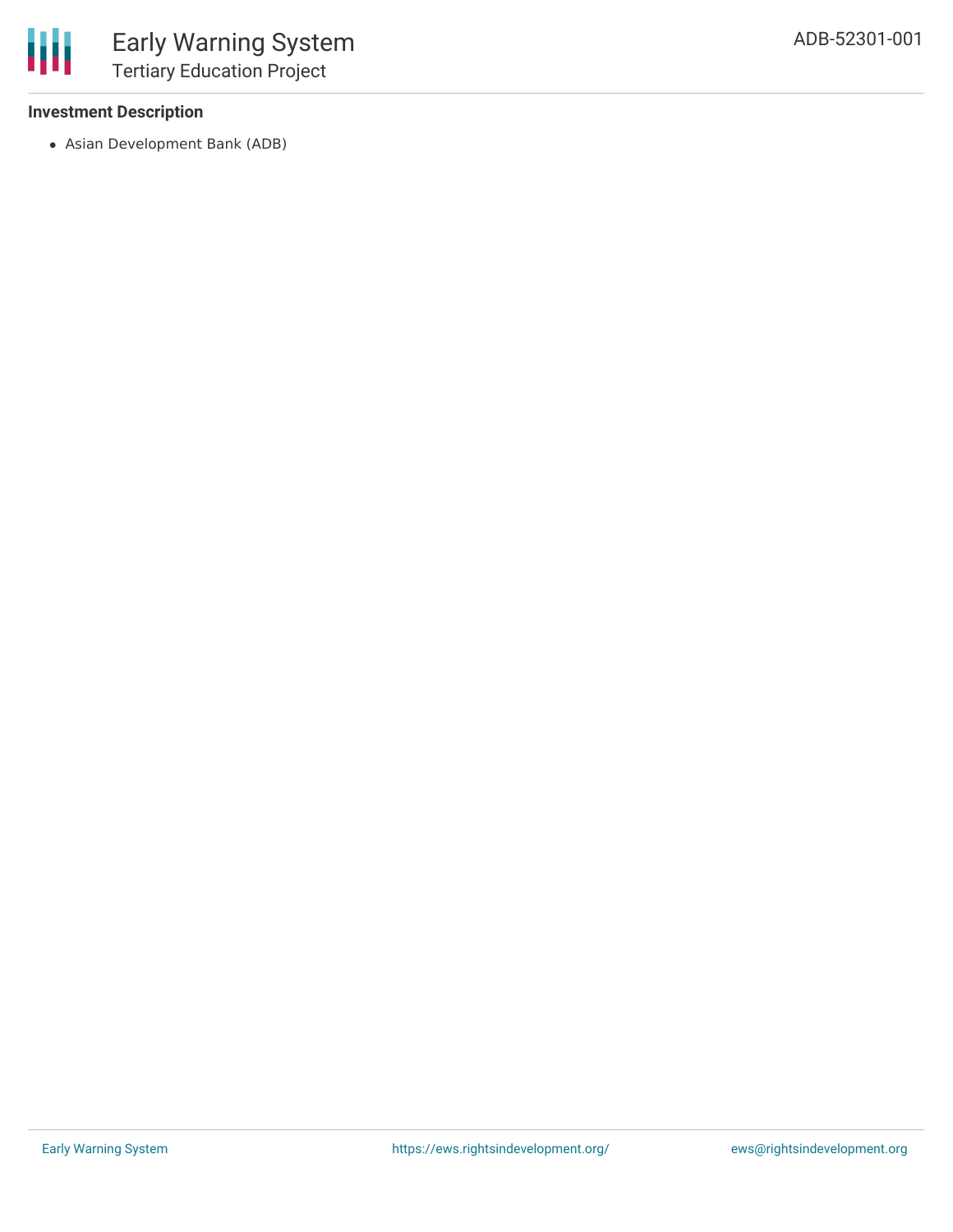

# Early Warning System Tertiary Education Project

| <b>Private Actor 1</b>   | <b>Private Actor</b><br>l Role. | <b>Private Actor</b><br><b>Sector</b> | <b>Relation</b>          | <b>Private Actor 2</b> | <b>Private Actor</b><br>2 Role | <b>Private Actor</b><br>2 Sector |
|--------------------------|---------------------------------|---------------------------------------|--------------------------|------------------------|--------------------------------|----------------------------------|
| $\overline{\phantom{0}}$ | -                               | $\overline{\phantom{0}}$              | $\overline{\phantom{a}}$ | Phinma Corporation     | Client                         | ۰                                |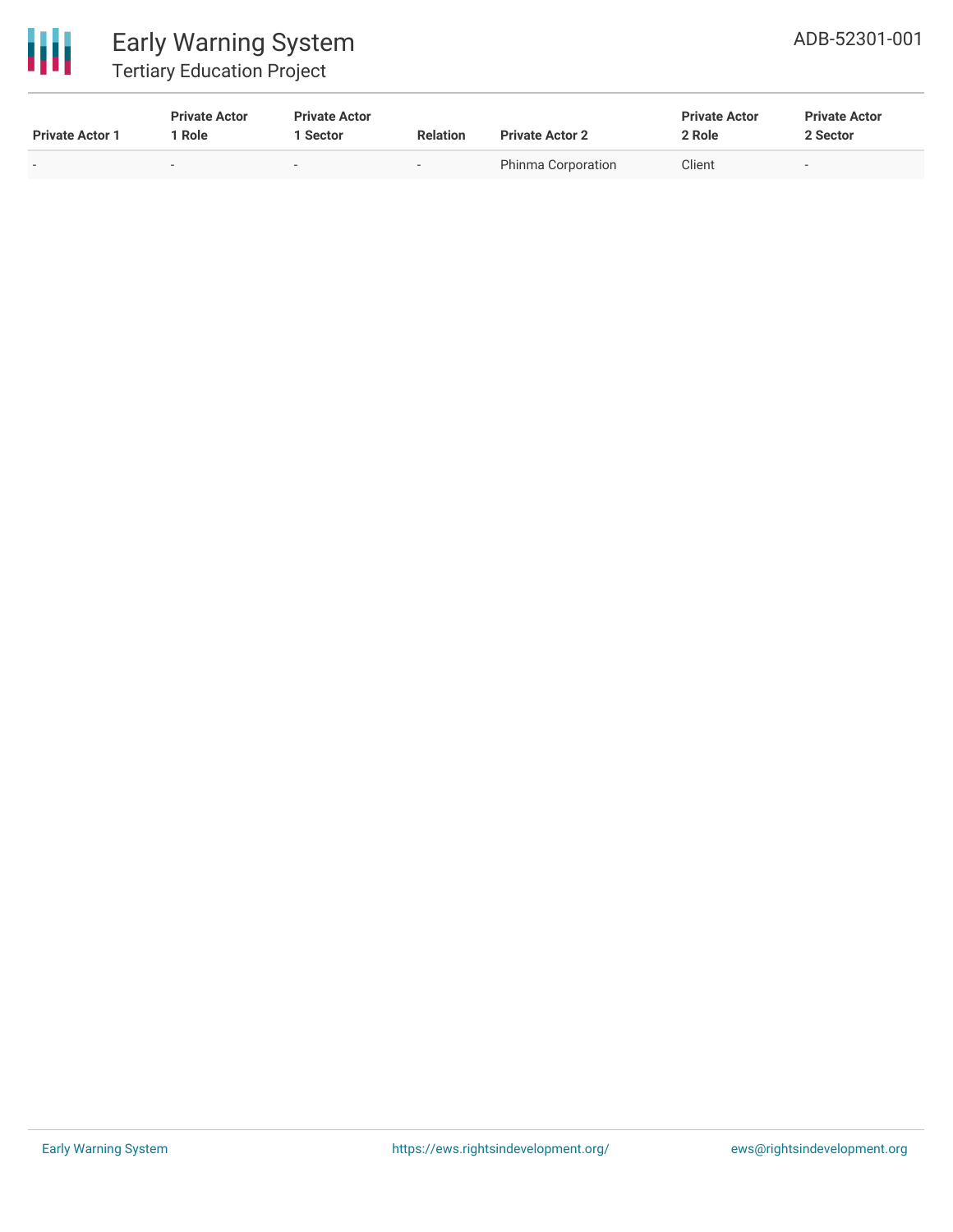

#### **Contact Information**

Responsible ADB Department: Private Sector Operations Department

Responsible ADB Division: Office of the Director General, PSOD

Responsible ADB Officer: Henriques da Silva, Duarte

\*There is no further information being disclosed at this stage of the project\*

#### ACCESS TO INFORMATION

You can submit an information request for project information at: https://www.adb.org/forms/request-information-form

ADB has a two-stage appeals process for requesters who believe that ADB has denied their request for information in violation of its Access to Information Policy. You can learn more about filing an appeal at: https://www.adb.org/site/disclosure/appeals

#### ACCOUNTABILITY MECHANISM OF ADB

The Accountability Mechanism is an independent complaint mechanism and fact-finding body for people who believe they are likely to be, or have been, adversely affected by an Asian Development Bank-financed project. If you submit a complaint to the Accountability Mechanism, they may investigate to assess whether the Asian Development Bank is following its own policies and procedures for preventing harm to people or the environment. You can learn more about the Accountability Mechanism and how to file a complaint at: http://www.adb.org/site/accountability-mechanism/main.